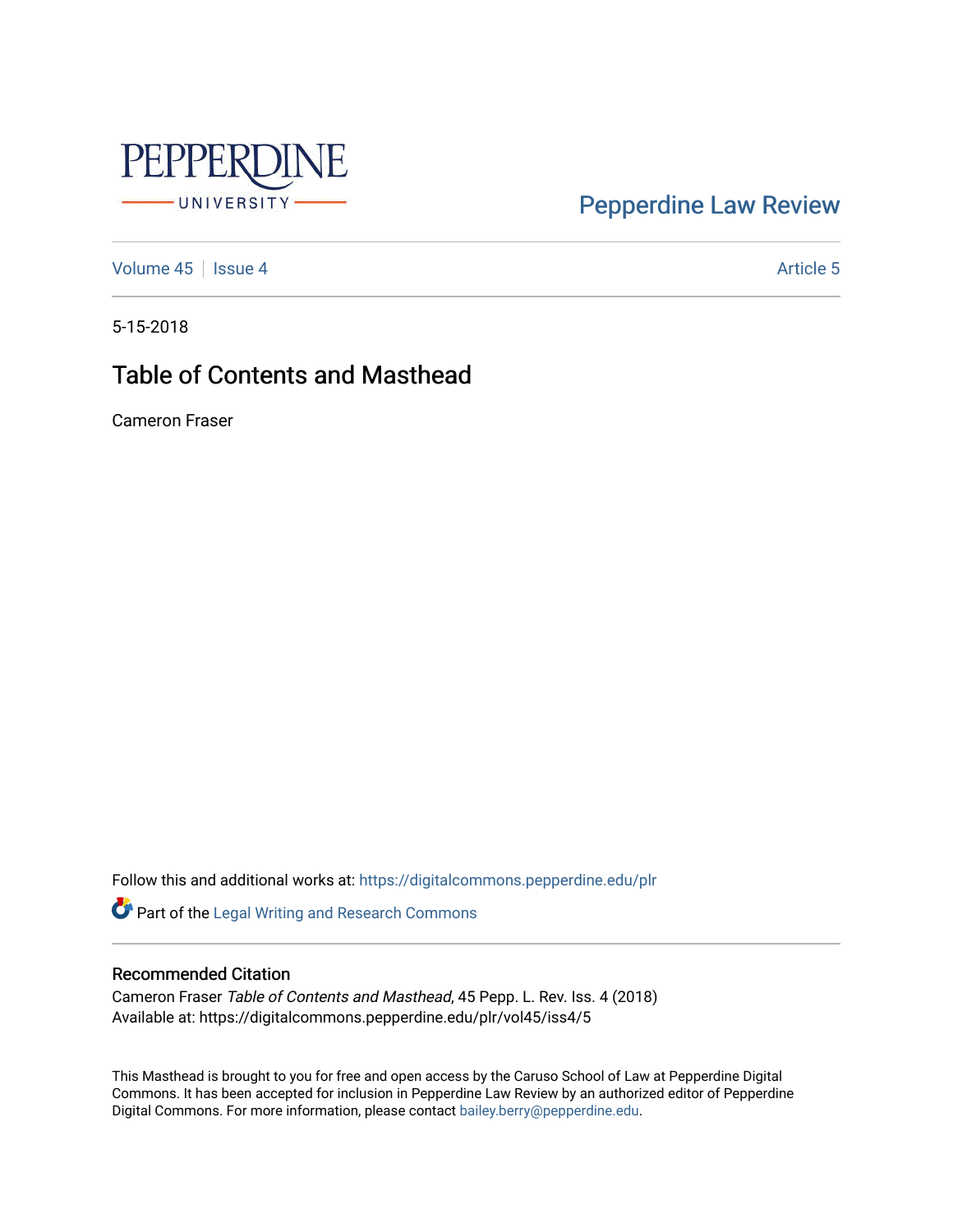# PEPPERDINE LAW REVIEW

| Volume 45 | 2018 | <b>Number Four</b> |
|-----------|------|--------------------|
|-----------|------|--------------------|

### **CONTENTS**

#### **ARTICLES**

| TERRITORIALIZATION OF THE INTERNET DOMAIN NAME SYSTEM  MARKETA TRIMBLE 623                                    |  |  |
|---------------------------------------------------------------------------------------------------------------|--|--|
| HOLDING U.S. CORPORATIONS ACCOUNTABLE:<br>TOWARD A CONVERGENCE OF U.S.<br><b>INTERNATIONAL TAX POLICY AND</b> |  |  |
| <b>NOTES &amp; COMMENTS</b>                                                                                   |  |  |
| TRAFFICKING TECHNOLOGY:<br>A LOOK AT DIFFERENT APPROACHES<br>TO ENDING TECHNOLOGY-FACILITATED                 |  |  |
| THE JOHNSON & JOHNSON PROBLEM:<br>THE CHIDDEME COUDT I IMITED THE                                             |  |  |

THE SUPREME COURT LIMITED THE ARMED CAREER CRIMINAL ACT'S VIOLENT FELONY PROVISION-AND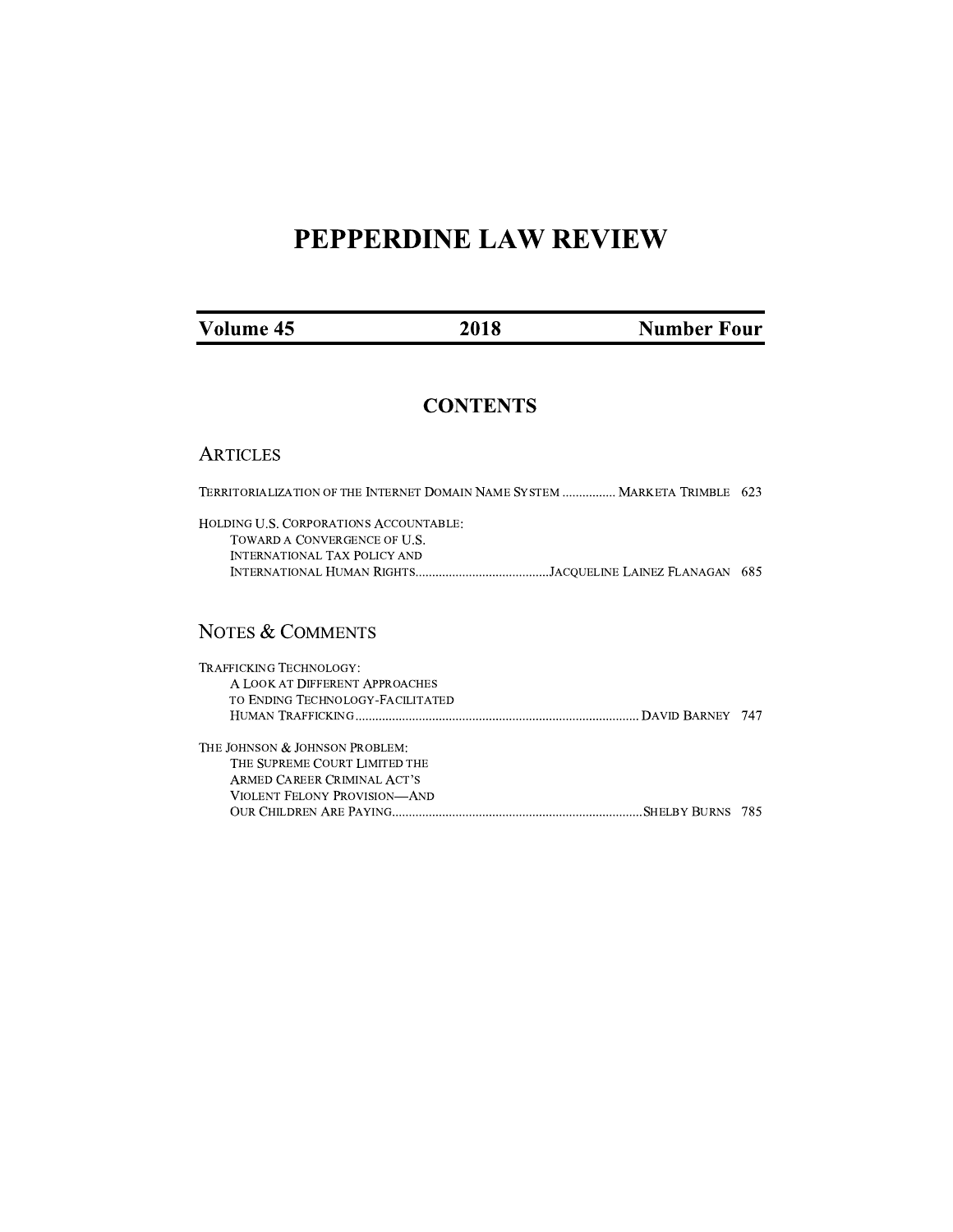### PEPPERDINE LAW REVIEW



Pepperdine Law Review (ISSN 0092-430X), (USPS 540-510), Volume Forty-Five, Number Four, April 2018. Published four times each year in January, February, March, and April, including a Symposium issue and an Annual Volume. Periodicals postage paid at Malibu, CA 90263 and at additional mailing offices.

Postmaster: Return postage guaranteed. Return book and address corrections to Pepperdine Law Review, 24255 Pacific Coast Highway, Malibu, CA 90263. Annual subscription: \$45.00; Single issue: \$25.00. Send all change of address notifications one month in advance of publication and include old and new addresses with zip codes. Send all correspondence to Pepperdine Law Review, Pepperdine University School of Law, 24255 Pacific Coast Highway, Malibu, CA 90263, (310) 506-4000.

Copyright © 2018 by the Pepperdine University School of Law. Except as otherwise provided, the author of each article in this issue has granted permission for copies of that article to be made for classroom use, provided (1) copies are distributed at or below cost, (2) the author and the *Pepperdine Law Review* are identified, (3) proper notice of copyright is affixed to each copy, and (4) the user notifies the *Pepperdine Law Review* that such copies have been made.

The views expressed herein are those of the authors of the articles and do not necessarily reflect the opinions of the Administration, Regents, Faculty, or Alumni of the Pepperdine University School of Law.

The Pepperdine Law Review is indexed in Contents of Current Legal Periodicals and Shepard's Citations. Current issues are available through online services provided by Westlaw and Lexis.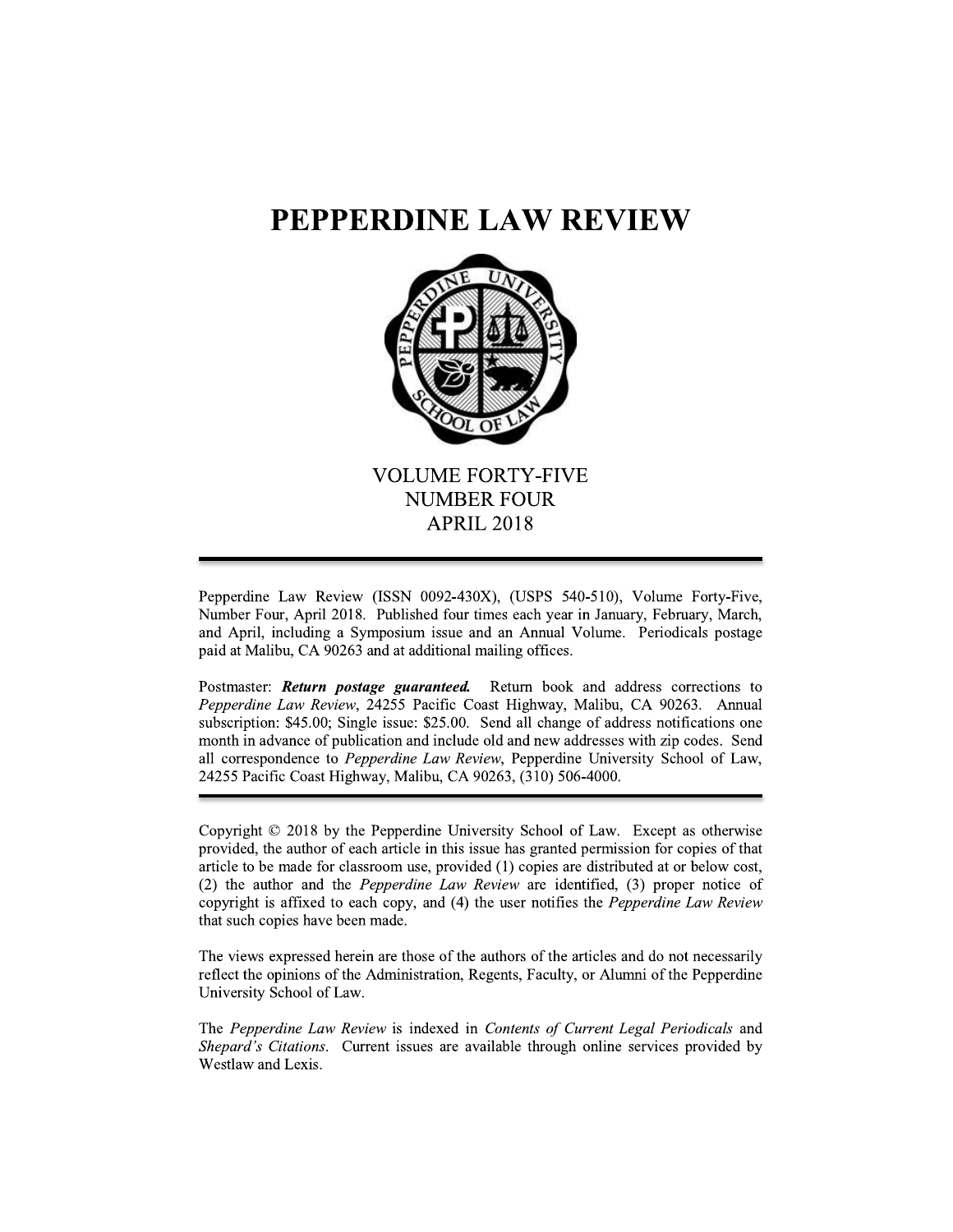### PEPPERDINE LAW REVIEW

Volume 45 2017-2018

#### **EDITORIAL BOARD**

Editor-in-Chief **CAMERON FRASER** 

**Business & Production Editor TYLER PROSSER** 

Note & Comment Editors **SHELBY BURNS JAKE MCINTOSH JOSH PARK** 

**Literary Citation Editors KATIE HENDERSON JORDAN JOHNSON DANIEL MACIOCE EDRINA NAZARADEH** 

Managing Editor **HANNAH FITZGERALD** 

**Lead Articles Editors KATHERINE KILMER JESSICA LEANO SUSANLY** 

> Symposium Editor **KAT ELLENA**

Essays, Reviews & **Other Commentary Editor ANNA MOLINARI** 

#### **ASSOCIATE EDITORS**

**DAVID BARNEY KYSER BLAKELY MELISSA CORONA JACOUELINE HARVEY**  MAETHA JACOBE **MARK KANOW KYLER KELLY JESSLYN NUNEZ** 

#### **CASSIE ROUTH EMILY SAUER DESTIN TISHER CASSIDY VEAL**

#### **SENIOR STAFF MEMBERS**

**BAILEY BLAIES CASEY CATON MELANIE COCKRUM** 

**MEGAN DODD** CHRISOULA GIANNAKOPOUOS **CORY GOULD** 

#### **STAFF MEMBERS**

MEGAN ASRANI **DAVID BASS TIFFANIE BITTLE ED BRAVO TYLER BROWN SAMANTHA BURDICK BEAU CARTER RICHARD CHAGOURY VIVIAN DAVIS DANIEL DE CECCO NOLAN DILTS ALYSSA DIZOGLIO LINDSAY ENRIQUEZ** 

**STEVEN FRENCH ROSS GARRETT ASHLEY GEBICKE SARAH GEORGE ANNA GOODMAN NARGESS HADJIAN AUSTIN JONES MATT LINNELL TIMOTHY LONGFIELD OSCAR LOPEZ KRISTY MOAWAD MATTHEW MYATT JUDY NAM LAUREN NAWORSKI** 

#### **FACULTY ADVISORS**

**ED LARSON ROBERT PUSHAW** 

**GREGORY LEWIS ANDREW SMITH** NICHOLAS YODOCK

**LAVINIA OSILESI MONICA PALADINI SARAH PARKER MATT REZNICK HEATHER SCOTT OLIVIA SCOTT ALAN SIMS TRACY SMITH COLTEN STANBERRY TROY TESSEM ABIGAIL WHITE AMBER WHITE JACKSON ZIMMERMAN**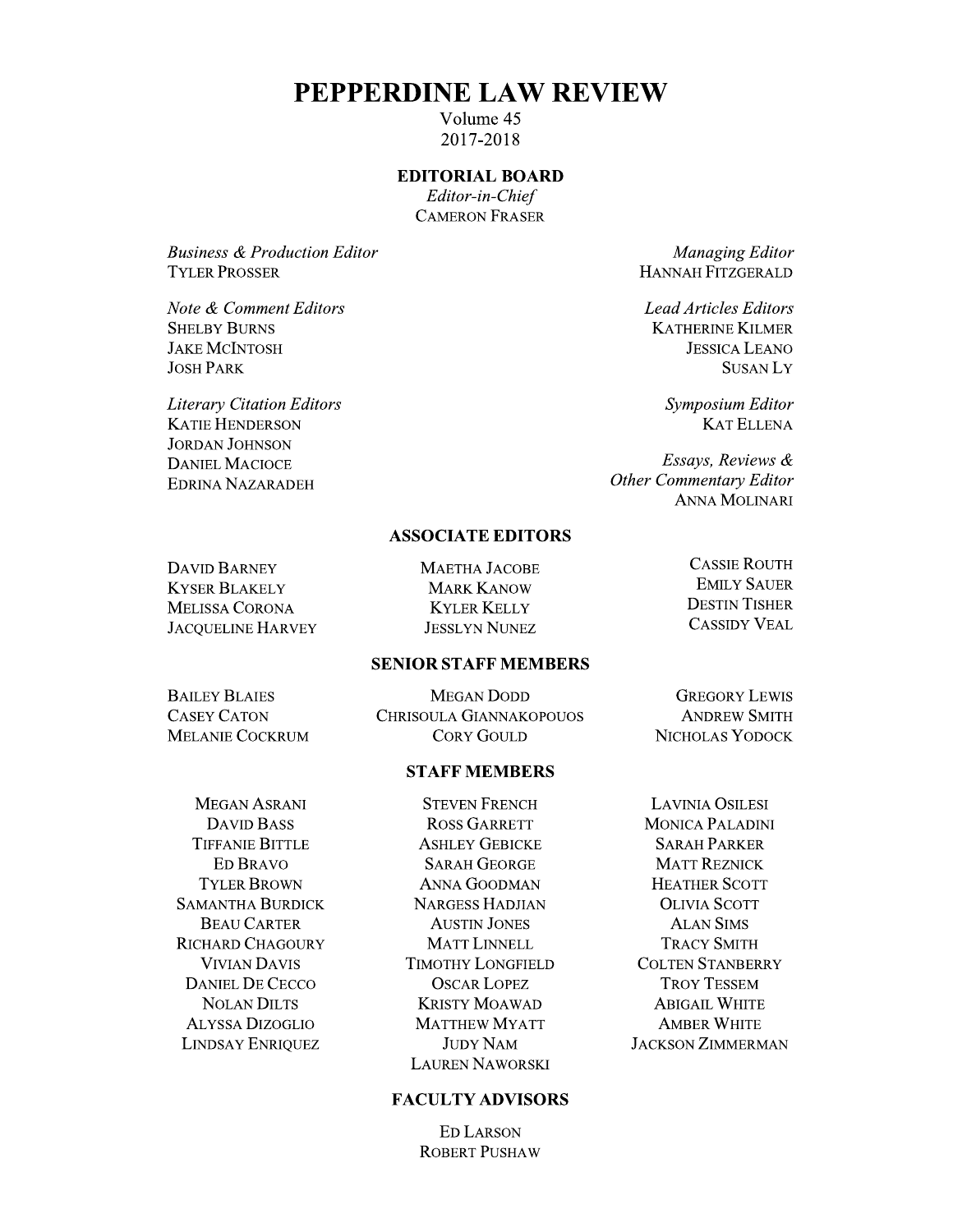## PEPPERDINE UNIVERSITY **SCHOOL OF LAW**

#### **Administration and Faculty**

#### **University Administration**

Andrew K. Benton, B.S., J.D., University President Rick R. Marrs, B.A., Ph.D., M.Div., Provost Gary A. Hanson, B.S., J.D., Executive Vice President Keith Hinkle, B.S., J.D., Vice President for Advancement and Public Affairs Jeff Pippin, B.A., M.B.A., Senior Vice President for Investments

#### **School of Law Administration**

Paul L. Caron, A.B. J.D, LL.M, Duane and Kelly Roberts Dean and Professor of Law Naomi Harlin Goodno, A.B., J.D., Associate Dean for Academic Affairs,

Associate Professor of Law

Babette Boliek, BA., J.D., Ph.D., Associate Dean for Research and Development and Associate Professor of Law

Donald Earl Childress III, B.A., M.A., J.D., L.LM., Dean of Faculty and Professor of Law

Selina Brandt, B.S., J.D., Associate Dean for Student Success

Phillip Bohl, B.A., J.D., M.L.I.S., Assistant Dean, Information Services

Danny DeWalt, B.A., M.Div., M.F.T., J.D., Dean of Students and Chief of Staff and Director, Parris Institute for Professional Formation

Catherine Kerr Dodds, B.A., M.L.I.S., J.D., Assistant Dean of the Law Library and Assistant Professor of Law

James Allan Gash, B.A., J.D., Associate Dean for Strategic Planning and External Relations, Professor of Law and Director of Global Justice Program

Michael Hom, B.A., J.D., Assistant Dean for Career Development

Shannon Phillips, B.A., Assistant Dean for Admissions, Student Information and **Financial Services** 

#### **School of Law Faculty**

Robert Anderson, B.A., J.D., Ph.D., Associate Professor of Law

Jeffrey Baker, B.A., J.D., Director of Clinical Education and Associate Clinical Professor of Law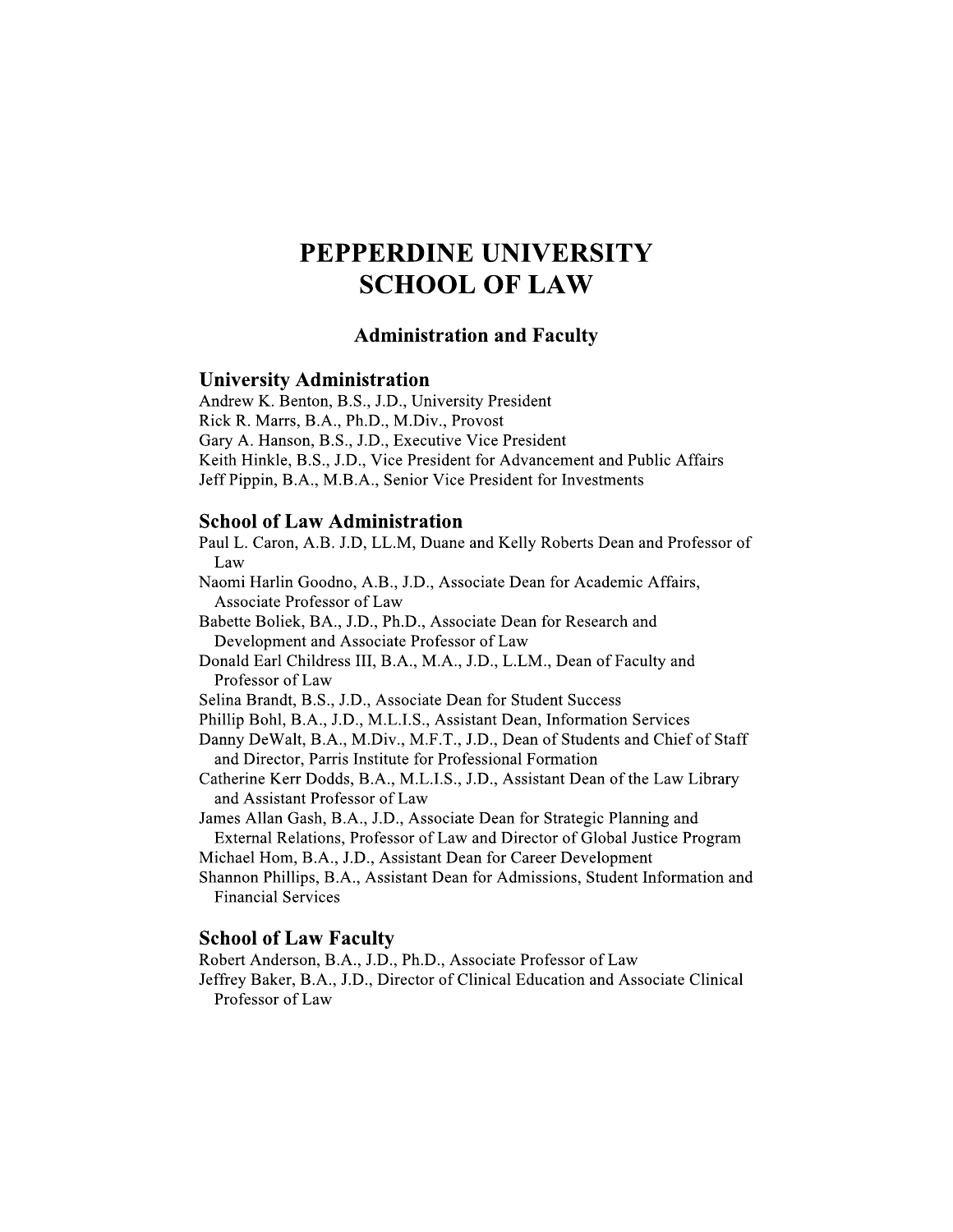- Stephanie Blondell, B.A. J.D., Associate Director, Straus Institute of Dispute Resolution and Assistant Professor of Law and Practice
- Babette E. Boliek, B.A., J.D., Ph.D., Associate Dean for Research and Development and Associate Professor of Law
- Selina Brandt, B.S., J.D., Associate Dean for Student Success
- Mireille Butler, J.D., J.D., Associate Professor of Legal Research and Writing
- Harry M. Caldwell, B.A., J.D., Director of Trial Advocacy and Professor of Law
- Carol A. Chase, B.A., J.D., Professor of Law
- Donald Earl Childress III, B.A., M.A., J.D., LL.M., Dean of Faculty and Professor of Law
- Robert F. Cochran, Jr., B.A., J.D., Director, The Herbert and Elinor Nootbaar Institute on Law, Religion, and Ethics and Louis D. Brandeis Professor of Law
- Jack J. Coe, Jr., B.A., J.D., LL.M., Ph.D., Professor of Law
- Tanya Asim Cooper, B.A., M.A., J.D., LL.M., Director of the Restoration and Justice Clinic and Assistant Clinical Professor of Law
- Richard L. Cupp, B.A., J.D., John W. Wade Professor of Law
- Catherine Kerr Dodds, B.A., M.L.I.S., J.D., Assistant Dean of the Law Library and Assistant Professor of Law
- James Allan Gash, B.A., J.D., Associate Dean for Strategic Planning and External Relations, Professor of Law and Director of Global Justice Program
- Chris Chambers Goodman, B.A., J.D., Professor of Law
- Naomi Harlin Goodno, A.B., J.D., Associate Dean for Academic Affairs and Associate Professor of Law
- Colleen P. Graffy, B.A., M.A., LL.M., Associate Professor of Law
- David S. Han, B.A., J.D., Associate Professor of Law
- Michael A. Helfand, B.A., J.D., Ph.D., Associate Professor of Law and Associate Director, Diane and Guilford Glazer Institute for Jewish Studies
- Nancy Hunt, B.A., J.D., Director, Washington DC Externship Experience and Assistant Professor of Law and Practice
- Bernard James, B.G.S., J.D., Professor of Law
- Khrista Johnson, A.B., J.D., Associate Professor of Law
- Douglas W. Kmiec, B.A., J.D., Caruso Family Chair in Constitutional Law and Human Rights
- Kristine S. Knaplund, B.A., J.D., Professor of Law
- Edward J. Larson, B.A., M.A., Ph.D., J.D., University Professor and Hugh & Hazel Darling Chair in Law
- Amy B. Levin, B.A., J.D., M.S.W., Co-Director, Byrne Judicial Clerkship Institute and Associate Professor of Legal Research and Writing
- Barry P. McDonald, B.B.A., J.D., Professor of Law
- James M. McGoldrick, Jr., B.A., J.D., Professor of Law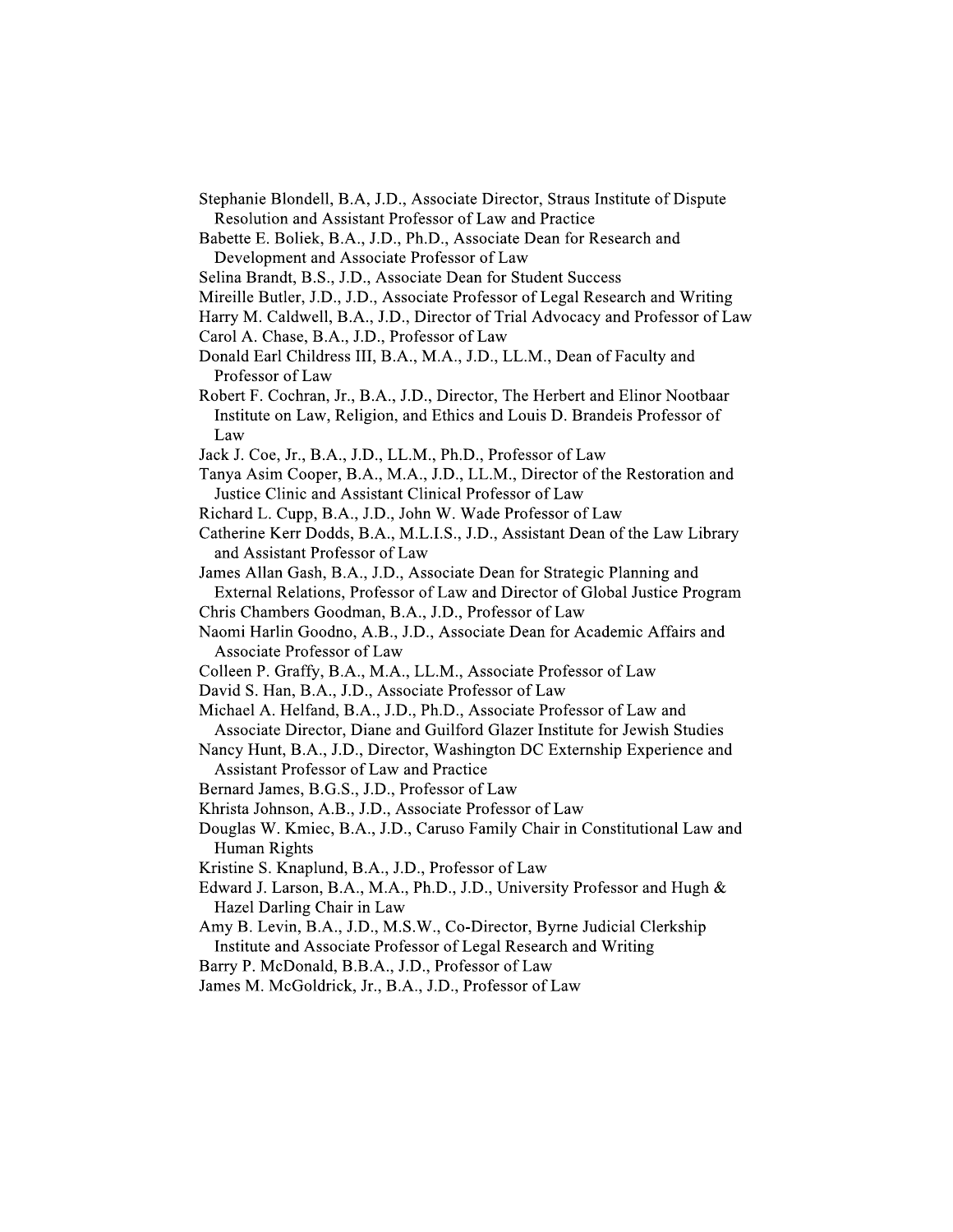- Gregory S. McNeal, B.A., M.P.A., J.D., Ph.D., Professor of Law and Public Policy
- Anthony Miller, B.A., M.A., J.D., Professor of Law
- Derek Muller, B.A., J.D., Associate Professor of Law
- Grant Nelson, B.A., J.D., William H. Rehnquist Professor of Law Emeritus
- Gregory L. Ogden, B.A., J.D., LL.M., LL.M., Professor of Law
- Brittany Stringfellow Otey, B.A., J.D., Director, Pepperdine Legal Aid Clinic and Associate Professor of Clinical Law
- Ronald F. Phillips, B.S., J.D., Senior Vice Chancellor, School of Law Dean Emeritus, and Ronald F. Phillips Professor of Law
- Robert Popovich, B.S., M.B.T., J.D., Professor of Law
- Robert J. Pushaw, B.A., J.D., James Wilson Endowed Professor of Law
- Hilary S. Reed, B.A., J.D., Associate Professor of Legal Research and Writing
- Peter Robinson, B.A., J.D., Professor of Law
- Shelley Ross Saxer, B.S., J.D., Laure Sudreau-Rippe Endowed Professor of Law Mark S. Scarberry, A.B., J.D., Professor of Law
- Steven M. Schultz, B.A., J.D., Assistant Professor of Law and Director of
- Global Programs
- Victoria L. Schwartz, B.A., B.A., B.S., J.D., Co-Director, LLM and Certificate Programs in Entertainment, Media and Sports Law and Associate Professor of Law
- Sukhsimranjit Singh, L.LB., LL.M., Associate Director of the Straus Institute and Assistant Professor of Law and Practice
- Christen Sproule, B.A., J.D., Assistant Visiting Professor of Legal Research and Writing
- Thomas J. Stipanowich, B.A., M.A., J.D., Academic Director, Straus Institute for Dispute Resolution, William H. Webster Chair in Dispute Resolution, and Professor of Law
- Deanell Reece Tacha, B.A., J.D., School of Law Dean Emeritus
- Ahmed Taha, B.A., B.S., Ph.D., J.D., Professor of Law
- Robert A. Uhl, B.A., J.D., Director, Investor Advocacy Clinic and Adjunct Professor of Law
- Peter T. Wendel, B.S., M.A., J.D., Professor of Law
- Maureen Arellano Weston, B.A., J.D., Professor of Law and Co-Director, LLM and Certificate Programs in Entertainment, Media and Sports Law

#### **Adjunct Faculty**

The Honorable Gregory Alarcon, B.A., J.D. Phil Armstrong, B.S., J.D. Sean Aughey, B.A., LL.M., London Program Arnold Barba, B.A., J.D. Lucas Bastin, B.L., B.A., B.C.L., London Program Zachary Briers, B.A., J.D.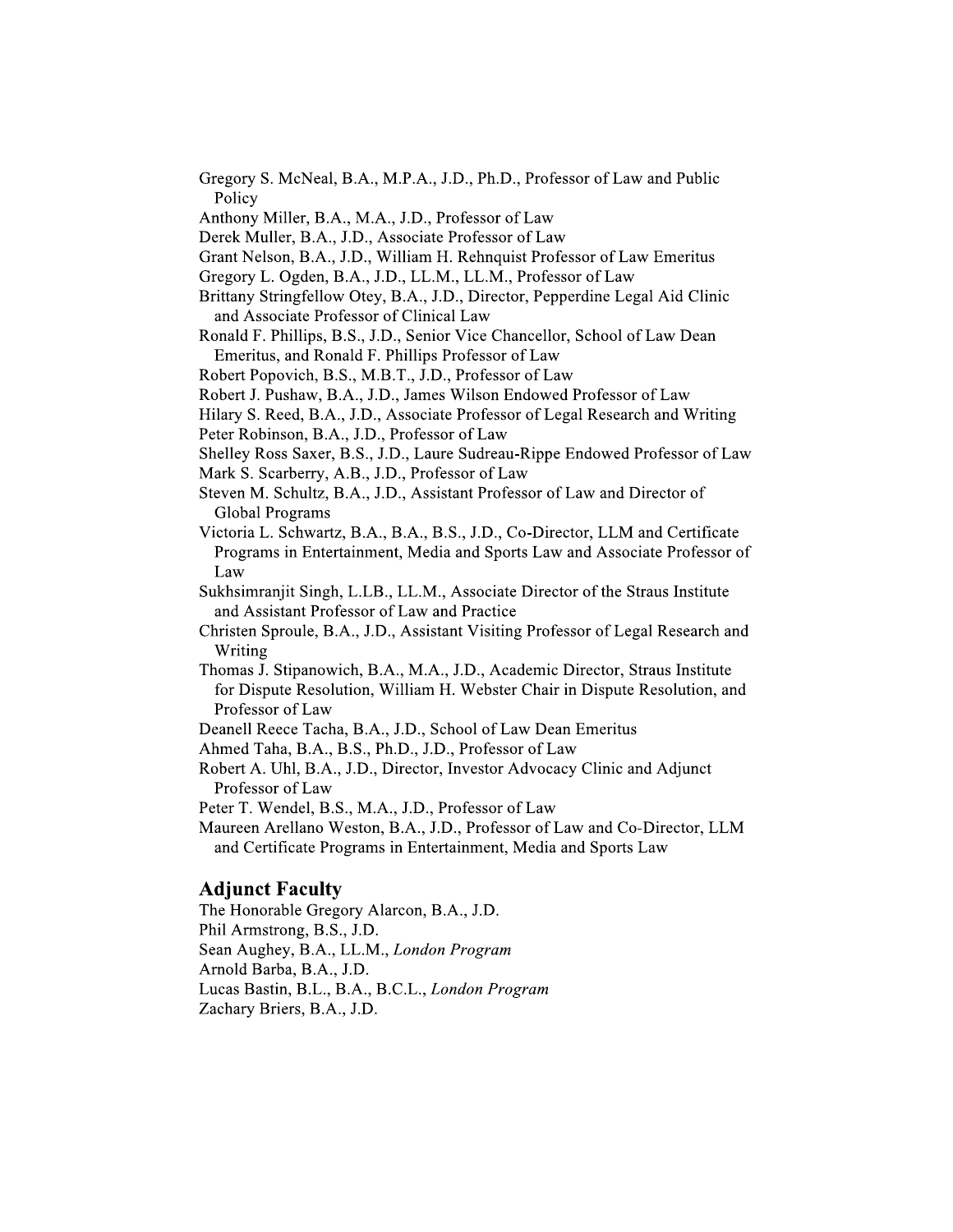Paul E. Burns, B.S., J.D. Rebecca Callahan, B.A., J.D., LL.M. Oliver Caplin, B.Med. Sci., M.B. Bchir, G.D.L., B.P.P., London Program John Allen Chalk, Sr., B.S., M.A., J.D. Maria Chedid, B.A., J.D. Frederick Brian Cox, B.S., M.Div., M.D.R. Jim Craven, B.A., J.D., LL.M. Steve Cron, B.A., J.D. Darryl Darden, A.B., M.A., J.D., M.D.R. Daniel DeWalt, B.A., M.Div., M.F.T., J.D. David Doto, B.A., J.D., LL.M. William Eddy, B.A., M.S.W., J.D. Bruce Einhorn, B.A., J.D. Casey Elford, B.A., J.D., M.D.R., LL.M. Max Factor III, B.A., J.D. Jo Anne Frankfurt, B.A., J.D. Debra Gerardi, B.A., J.D., R.N., M.P.H. Howard Gadlin, B.A., Ph.D. Robert Goff, B.A., J.D. Marc P. Goodman, B.A., M.A., J.D. Matthieu Gregoire, B.A., M.A., LL.M., London Program Robert Gumer, B.A., J.D. Jerry Hager, B.A., J.D. Gary Haugen, B.A., J.D. Stacie Hausner, B.A., J.D., LL.M. Susan Hill, B.A., J.D. John Hurney, B.A., J.D., C.D.R. Laurel Kaufer, B.A., J.D. Curtis Kin, B.A., J.D. Randy Kiser, B.A., J.D. Nicholas M. Kublicki, B.A., J.D., LL.M. Amy Longo, B.A., J.D. Steve Lurie, B.A., J.D. Denise Madigan, B.A., M.P.P., J.D. Nina Meierding, B.S., M.Ed., C.D.R., J.D. The Honorable Lawrence J. Mira, B.S., J.D. William Nix, A.B., M.A., J.D., LL.M. Douglas Noll, B.A., J.D., M.A. Judith Hale Norris, B.A., J.D. Amanda Padoan, B.A., J.D., London Program Patti L. Paniccia, B.A., J.D. Jeff Paquin, B.A., J.D.